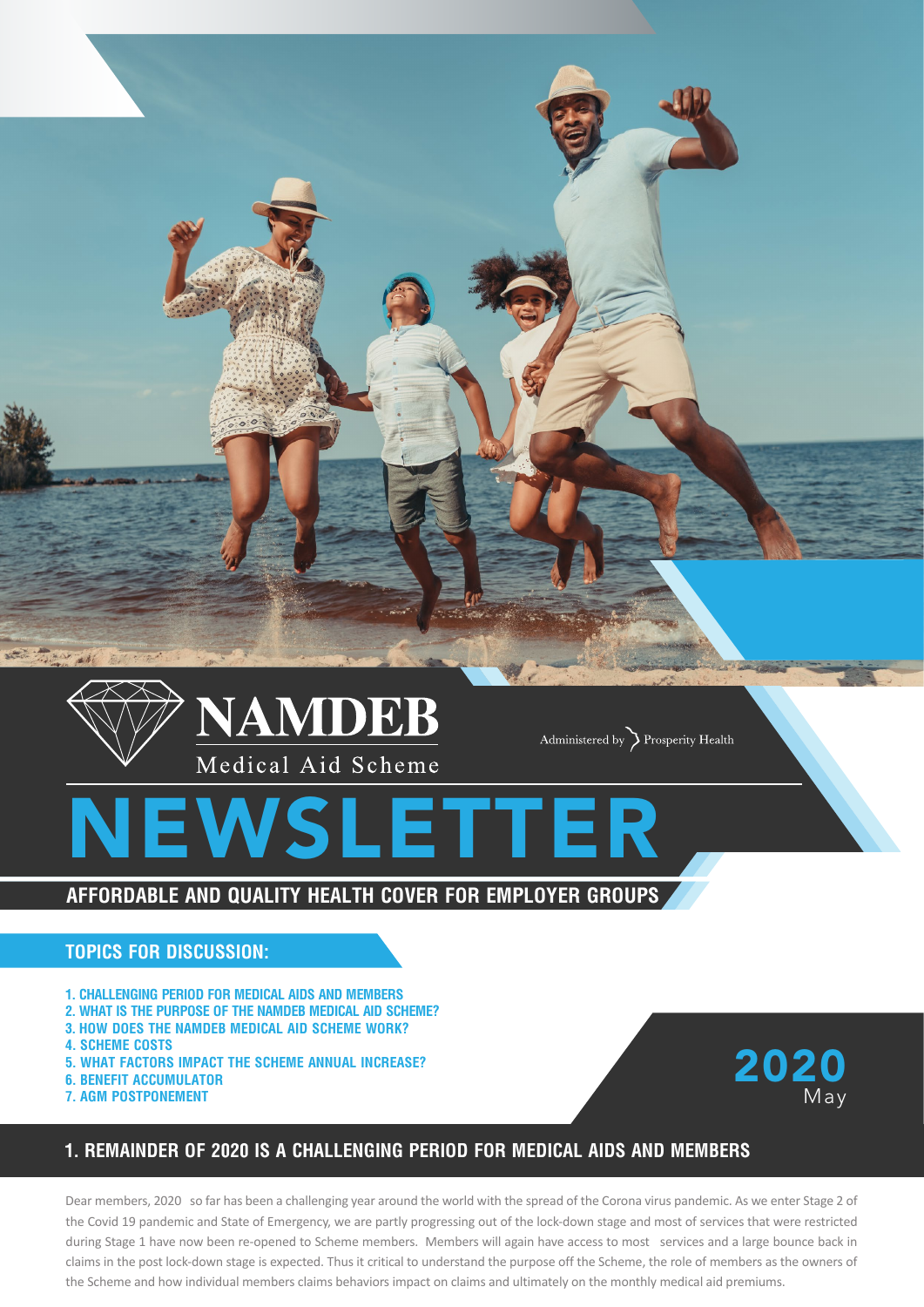



#### **2. WHAT IS THE PURPOSE OF THE NAMDEB MEDICAL AID SCHEME?**

The Namdeb Medical Scheme is one of the private health care funders in Namibia, a closed medical aid scheme with a responsibility for assisting in defraying the health care claims of the employees of Namdeb, NDTC and Debmarine. The primary objective of a healthcare funder or medical aid like the Namdeb Medical Aid Scheme is to allow members' access to healthcare service providers when it is needed. Medical aids also pay claims of members in terms of the rules of the fund/scheme and the benchmark tariffs.

## **3. HOW DOES THE NAMDEB MEDICAL AID SCHEME WORK?**

The Namdeb Medical Scheme is a mutual solidarity fund which operates on a cross subsidation principle and belonging to the members alone with no outside interest in the business of the Scheme. The monthly premiums contributed by the members are pooled together and members cross subsidize each other's risk and amongst the younger and older members or members (young and old) that may experience high claims during a specific period and those that claimed less during the same period. Members who claims less then subsidize members with high claims. Higher income members also pay a higher premium, but enjoying the same benefits than low claiming members and thus high income members subsidize the low income members. Members all enjoy an individual N\$1,2 million risk and hospital cover, excluding day-to day benefits. This is against the average Scheme premiums that amounts to N\$5,005 per month. The difference between benefits claimed and members' contributions is all funded from amongst all members. Members need to understand that they do not lose benefits not used and these benefits revert back to the Scheme reserves. This in turn allow the Trustees to either limit the increase in contributions for the next year or allow them to increase benefits for the next year.

#### **INCENTIVE OFFERED TO LOW CLAIMING MEMBERS**

The Scheme has also introduced a Benefit Accumulator that offers low claiming members a reward for their low claims. This allows members to accumulate benefits that can be used to cover treatment costs that are normally excluded in terms of the Scheme rules e.g tested sunglasses, exclusions or to pay for co-payments for treatment and procedures.

#### **SAVE YOUR BENEFITS AND REDUCE NEXT YEAR MONTHLY PREMIUM.**

Members are advised to use their benefits sparingly and to save the Scheme costs if possible. The Scheme have to make provision, like any other business organization for unplanned high claims could cause a spike in the scheme costs like the unexpected Cornona pandemic. If claim costs exceed the contribution income it need to be rectified and the Trustees have to implement a higher premium increase in the following financial year to cover for the increase in costs. Alternatively the benefit limits have to be cut or benefit enhancements have to be limited for the next year.

Higher premiums affects all Scheme members, and as co-owners of the Scheme we know that each member through their behavior can assist in managing claims.